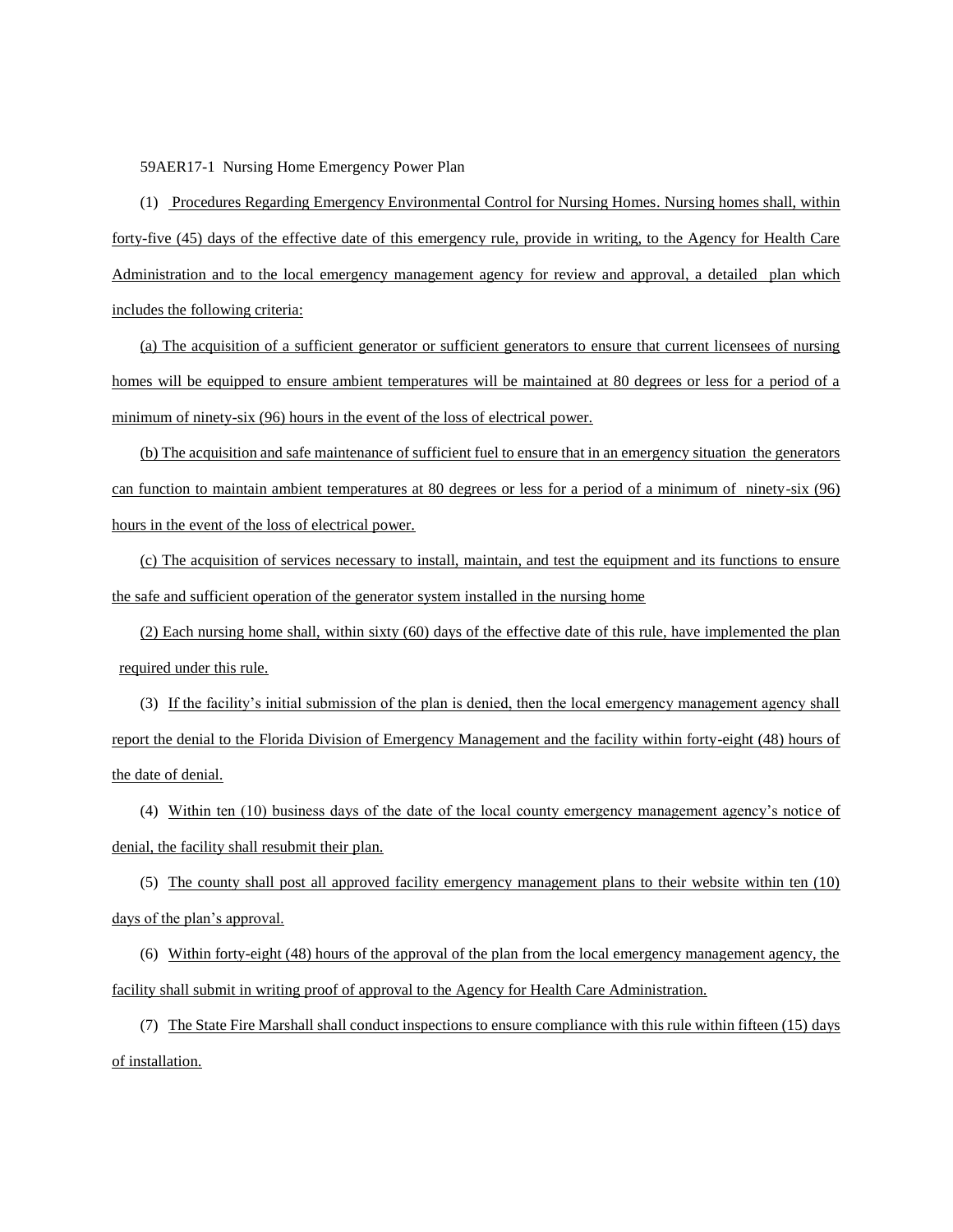(8) Each nursing home facility shall develop and implement written policies and procedures to ensure that the facility can effectively and immediately activate, operate and maintain the generators and alternate fuel required for the operation of the generators.

(9) The Agency for Health Care Administration may revoke the nursing home's license for failure to comply with this rule.

 $(10)$  In addition to other remedies provided by law, violation of this rule shall result in a fine or sanction of \$1,000 per day.

(11)The facility shall implement policies and procedures to ensure that the health care facility can effectively and immediately activate and maintain the generators and alternate fuel required for the operation of the generators. *Rulemaking Authority 400.23, 408.819, 408.821(4) FS. Law Implemented 400.23, 408.819, 408.821(4) FS. History –*

*New 9/*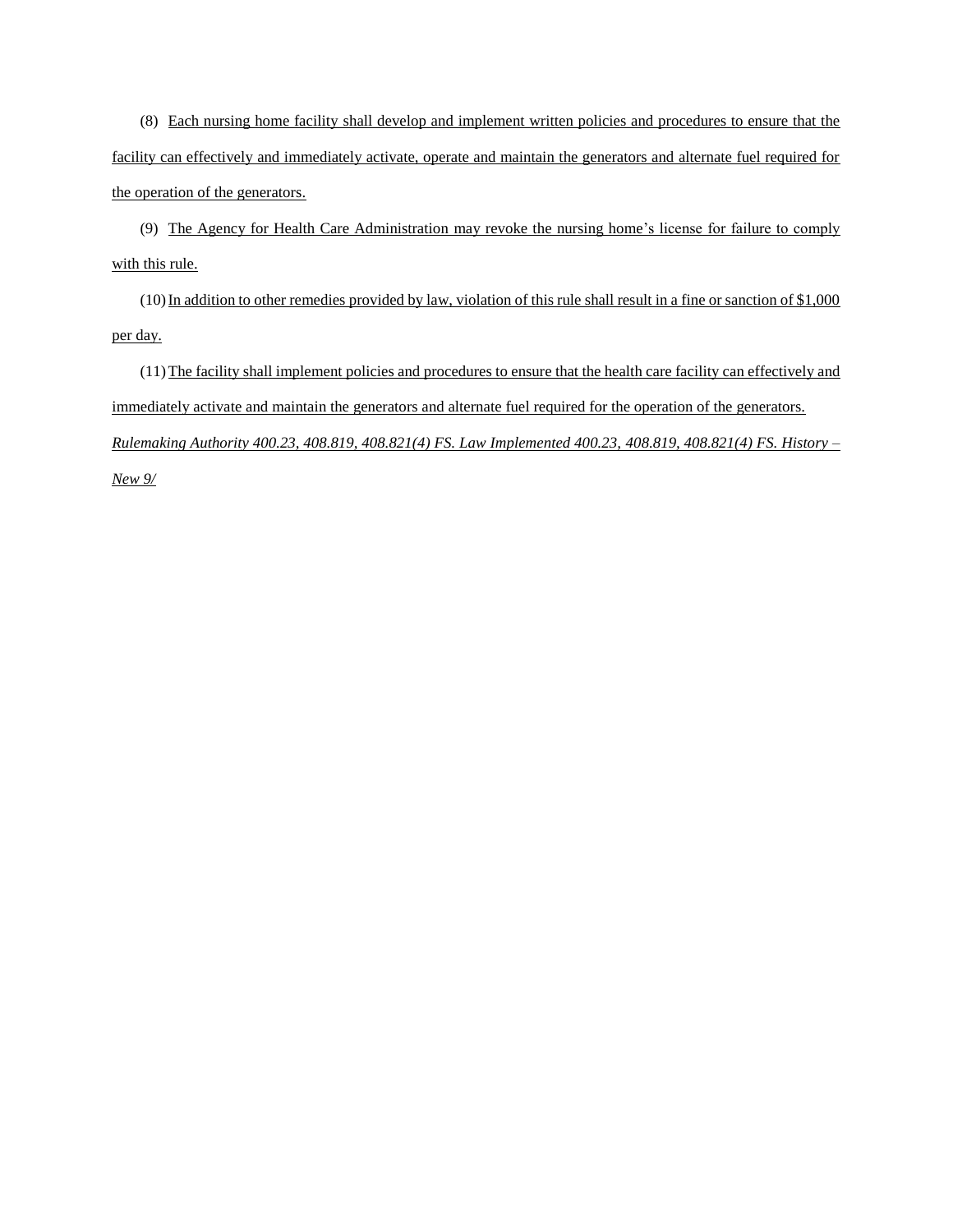## **AGENCY FOR HEALTH CARE ADMINISTRATION**

| <b>RULE TITLE:</b>                | <b>RULE NO:</b> |
|-----------------------------------|-----------------|
| Nursing Home Emergency Power Plan | 59AER17-1       |

## **SPECIFIC REASONS FOR FINDING AN IMMEDIATE DANGER TO THE PUBLIC HEALTH, SAFETY OR WELFARE:**

The State has experienced extreme shortages of electrical power that have jeopardized, and continue to jeopardize, the health, safety, and welfare of residents in Florida's nursing homes. According to the United States Census Bureau, Florida has the largest percentage of residents age 65 and older in the nation. According to the Centers for Disease Control and Prevention, people age 65 years or older are more prone to heal-related health problems. An incompetent response by a nursing facility to a loss of air conditioning after Hurricane Irma resulted in the tragic loss of eight senior citizens at the Rehabilitation Center at Hollywood Hills. Thousands of frail seniors reside in nursing homes in Florida. Ensuring that nursing homes maintain sufficient resources to provide alternative power sources during emergency situations mitigates the concerns related to the health, safety, and welfare of residents in those nursing homes that experience loss of electrical power. This emergency rule establishes a process for certain nursing homes to obtain sufficient equipment and resources to ensure that the ambient temperature of the nursing homes will be maintained at 80 degrees or less within the facilities for a minimum of ninety-six (96) hours in the event of the loss of electrical power. Prompt implementation of this rule is necessary to ensure continuity of care and to ensure the health, safety, and welfare of residents of Florida's nursing homes.

## **REASON FOR CONCLUDING THAT THE PROCEDURE IS FAIR UNDER THE CIRCUMSTANCES:**

The procedure used to adopt this emergency rule is fair, as the State of Florida is under a declaration of emergency due to the massive destruction caused by Hurricane Irma, and it is essential to ensure as soon as possible that temperatures in nursing homes are maintained at a level providing for the safety of the residents residing therein; provides at least the procedural protection given by other statutes, the State Constitution, or the United States Constitution; and takes only the action necessary to protect the public interest under the emergency procedure. SUMMARY: This emergency rule establishes a process for the Agency for Health Care Administration to ensure that licensees of nursing homes develop and implement plans that ensure ambient temperatures will be maintained at 80